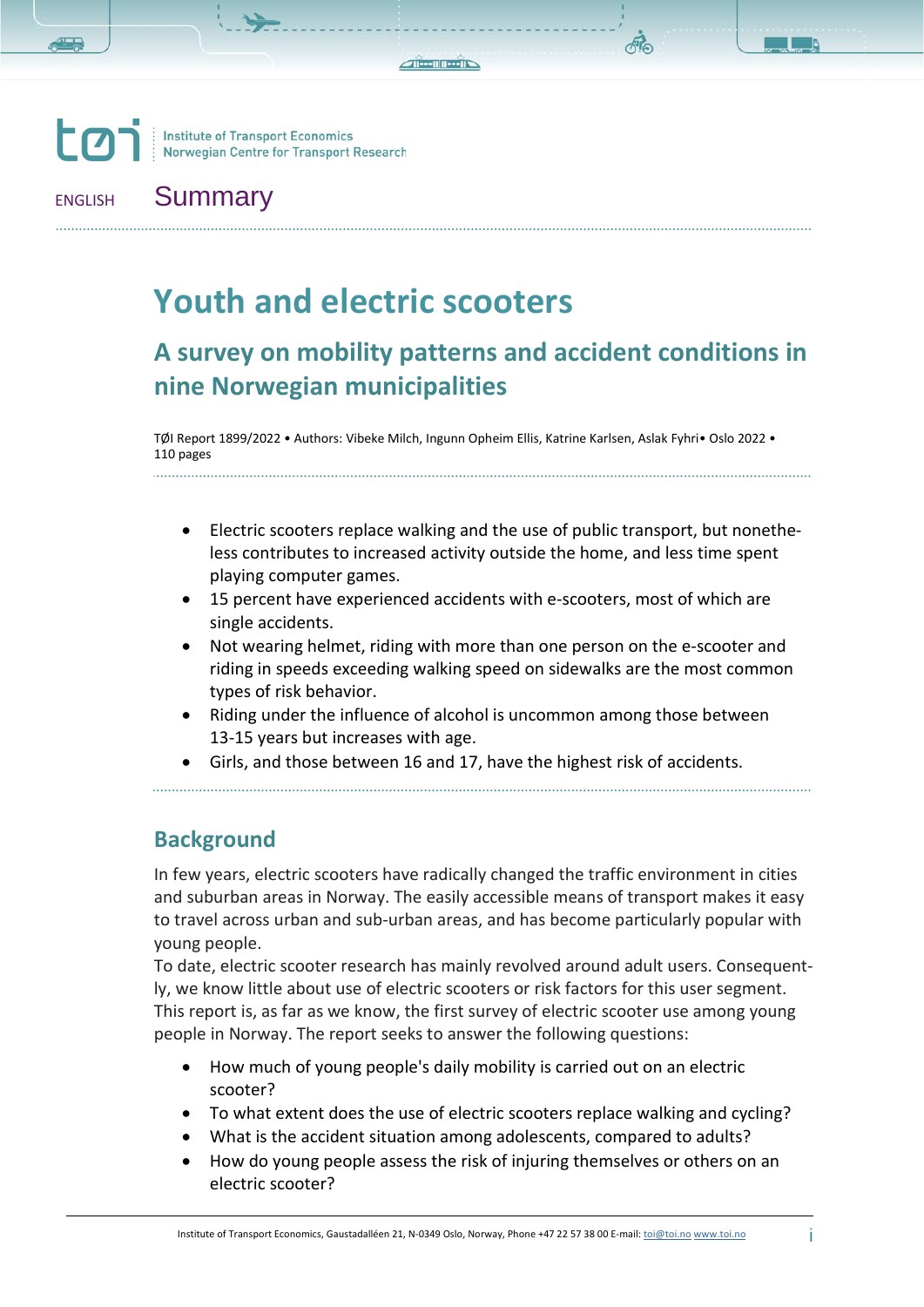• How common are different types of risk behavior among young people (not wearing helmet, two people on a scooter, high speed on the pavement)?

In the report, we also examine whether background variables such as gender and place of residence explain potential differences. To answer these questions, we conducted a survey among young people in nine Norwegian municipalities. The municipalities that have been surveyed are not intended to be representative of Norway as a whole, but have been selected on the basis of municipalities that wished to participate and cofinance the data collection.

#### **Method**

Two recruitment methods were utilized to recruit participants for the survey:

- Random sampling through the population register
- Targeted sampling through social media

The target audience for the survey was young people between the ages of 13 and 22 who live in the following municipalities: Kongsvinger, Lørenskog, Oslo, Asker, Bærum, Stavanger, Horten, Fredrikstad and Drammen. Data collection was carried out October through November 2021. A total of 3619 people answered the survey. Among these, 688 people are in the ages 13-15 years and 2931 are in the ages 16-22 years. Of the respondents, 1388 were recruited through population register extracts, and 2231 were recruited through open links on social media.

The response rate among those who were sampled from the population register was 19.2%. The response rate for those who have responded on social media is not possible to calculate.

#### **Results**

#### **Travel habits and active mobility**

A large share of young people have access to an electric scooter, either because they own their own, they can borrow, or by having the opportunity to rent e-scooters where they live. The majority of young people have used electric scooters, but only a few respondents can be characterized as frequent users.

It is clear that electric scooters are used for a number of different activities and purposes. Many people use electric scooters to travel to/from school, to/from social activities / friends and as a source of entertainment. As with adult users, electric scooters among young people also seem to largely replace walking and travel by public transport.

Those who use an electric scooter on a regular basis, report walking and cycling less. Increased use of electric scooters thus affects young people's active mobility in a negative way. At the same time, a large portion of the respondents report being driven by car to various activities to a lesser extent than before as a result of electric scooter use. Furthermore, the analyses indicate that the use of an electric scooter also contributes to increased activity outside the home and less computer gaming. Overall, findings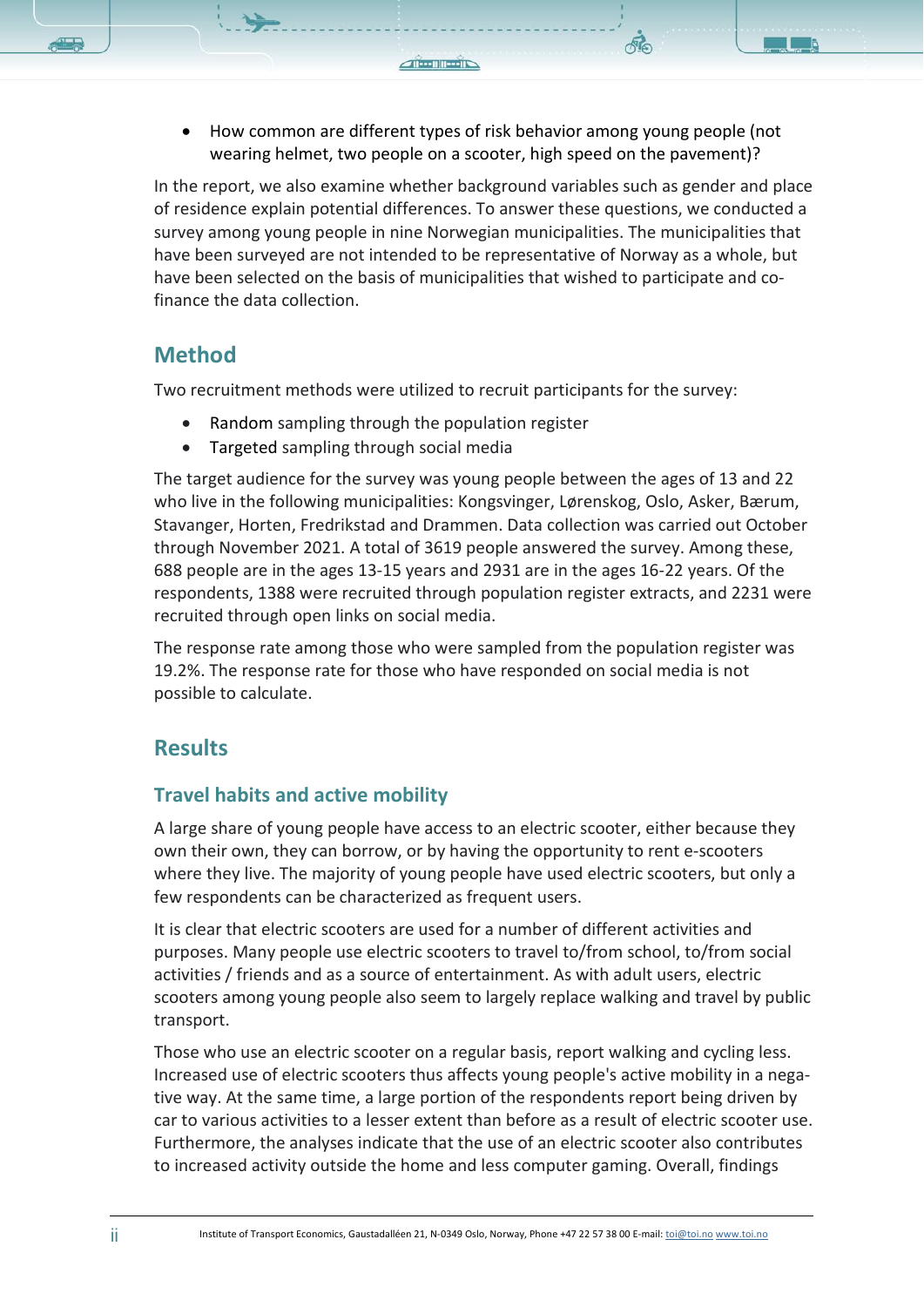indicate that the use of an electric scooter does not unequivocally have negative consequences in terms of physical activity and public health, but that it also contributes positively to young people's activity level.

#### **Accidents and risk factors**

Similarly to previous surveys with adult respondents, we find that there are generally few people who wear a helmet when riding an electric scooter. However, helmet use seems to be somewhat more widespread among respondents between 13-15 years than those who are older.

15 per cent of the sample have had accidents with electric scooters, and most accidents are single-vehicle accidents. This corresponds with results from the Oslo Emergency Medical Service (Bjerkan, Engebretsen, & Steinbakk, 2021) and studies based on self-reported accidents on electric scooters (Fearnley, Karlsen, & Bjørnskau, 2022; Karlsen & Fyhri, 2021). In other words, it indicates that young people have similar types of accidents as adults.

Regarding behavioral causes of accidents, riding several people on one scooter, riding at high speeds, and various forms of inattention are reported as the most prevalent causes of accidents. Seven percent of those who have had an accident state that the accident was due to alcohol. With regard to risk behavior, riding an electric scooter without a helmet, riding with more than one person on the electric scooter, and passing pedestrians at speeds higher than 6 km/h are the most common forms. Riding an electric scooter under the influence of alcohol seems to increase with age. There are relatively few people aged 13-15 (7 per cent) who state that they have ridden an electric scooter while under the influence of alcohol, but the tendency is increasing the older the respondents are. For 18 and 19 year olds, the proportion is 34 per cent and for the age group 20-22, the proportion is 42 per cent. The numbers correspond with findings from previous studies (Berge, 2019; Fearnley, Berge, & Johnsson, 2020; Fearnley et al., 2022; Karlsen & Fyhri, 2021).

The majority of the respondents consider it unlikely that they will injure themselves on an electric scooter, or injure others. However, there are some differences between boys and girls, and between age groups. Boys tend to consider the probability of injuring others and themselves as lower than girls and are less worried about injuring themselves or others when using an electric scooter. Those who are older, tend to consider the risk of injuring themselves or others as higher than those who are younger.

When we take into account exposure, that is, how frequently they use an electric scooter, we see that those between 16 and 17 years have the highest, and those between 13 and 15 years the lowest risk among the age groups. This also applies to accidents with mild injuries and accidents that require medical examination from a doctor. Furthermore, we find that girls have a higher risk than boys, which is in contrast to previous research on adults' accident risk on electric scooters and on young people's risk on bicycles. There is some uncertainty associated with this finding, and it is somewhat unclear whether the entire difference can be explained by general risk